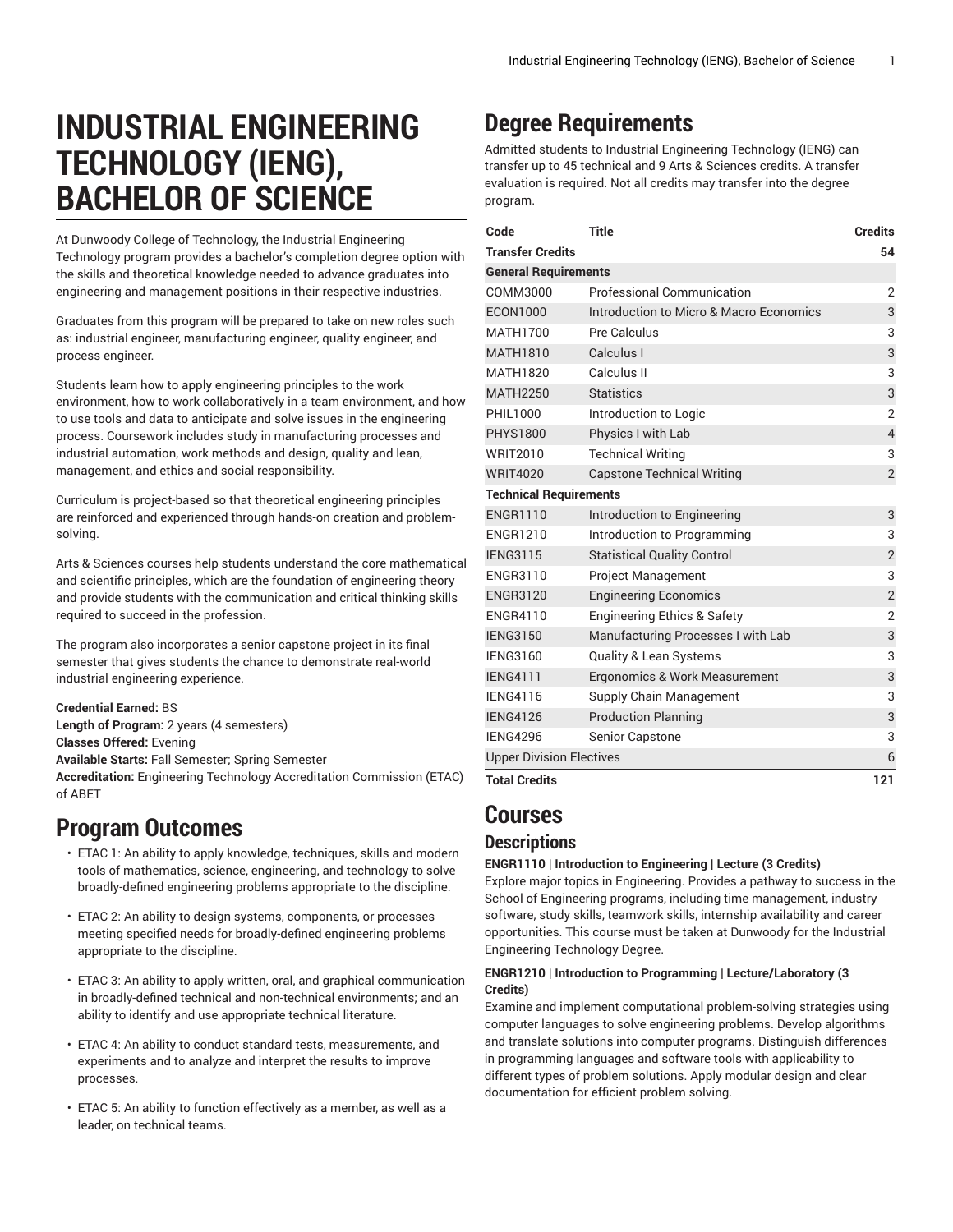#### **ENGR3110 | Project Management | Lecture/Laboratory (3 Credits)**

Examine the methods and tools used for effective management of engineering projects. Topics include the analytical methods used to budget, schedule, and control projects, as well as risk management, team leadership, and communication.

#### **ENGR3120 | Engineering Economics | Lecture (2 Credits)**

Economic analysis of engineering decisions under uncertainty. Concepts include time value of money, cash flow estimation, rate of return analysis, net present value estimation, and asset evaluation. Applications include comparing different project alternatives accounting for heterogeneity in cost, revenue, taxation, depreciation, inflation, and risk.

#### **ENGR4110 | Engineering Ethics & Safety | Lecture (2 Credits)**

Interpret the connection between personal morality, the role of engineers and engineering in society, and relationship to one's employer. Case studies involving conflicts within these roles are reviewed and evaluated. Interpret safety and accident information to develop a basic understanding of needed safety protocols in a variety of engineering environments.

#### **IENG3115 | Statistical Quality Control | Lecture (2 Credits)**

Apply statistical methods to study the quality of products and services, determining how to reduce the time required to produce the product and ensure the quality of the product. Topics include probability and statistics, control charts, acceptance criteria and sampling, and case studies.

#### **Prerequisite(s):** IENG1120 Or ENGR1110

#### **IENG3150 | Manufacturing Processes I with Lab | Lecture/Laboratory (3 Credits)**

Examine and apply various manufacturing processes and materials used in product development and manufacturing. Each process is covered from a technical perspective, with an emphasis placed on how multiple processes can be linked together. Several manufacturing processes, such as computer aided design, machining, welding, and electronics are used to design a product.

#### **IENG3160 | Quality & Lean Systems | Lecture/Laboratory (3 Credits)**

Investigate the history and evolution of lean systems and current day applications to manufacturing, service, and business. Apply fundamental lean philosophies and tools to manufacturing, service, and business. Explore the role of culture transformation and change management techniques in the application of lean tools, total quality management, and international standards.

**Prerequisite(s):** MATH1700

#### **IENG4111 | Ergonomics & Work Measurement | Lecture (3 Credits)**

Introduction to ergonomics as applied to the human-machine interface, as well as the fundamental concepts behind work design, with emphasis on measuring work and analyzing work methods. Topics include methods engineering and analysis, time and motion studies, and workplace design considering physical and cognitive ergonomic principles. **Prerequisite(s):** IENG1120 Or ENGR1110

#### **IENG4116 | Supply Chain Management | Lecture (3 Credits)**

Explain the fundamentals of supply chain management. Topics include the supply chain network, system integration, supply chain strategies, challenges in managing the supply chain, and strategy alignment.

#### **IENG4126 | Production Planning | Lecture (3 Credits)**

Utilize aspects of management to maximize productivity in a factory or service environment. Topics include sales & operations planning, inventory and capacity management, material requirements planning, and the theory of constraints. **Prerequisite(s):** MATH1810

#### **IENG4296 | Senior Capstone | Capstone (3 Credits)**

Demonstrate overall content knowledge of the program outcomes through a major project. Conduct a final presentation of the project and explain how it applies to the engineering program outcomes.

### **Policies School of Engineering Policies General Applicability**

While college faculty will provide you with information and advice, it is your responsibility to understand and comply with all policies and to complete satisfactorily all degree requirements within the allotted time frame. This includes the responsibility to track your completion of major, university and campus requirements, as well to comply with residence, minimum progress and scholarship requirements.

For details, you should refer to the college's **academic policies**.

Please note that you are subject to current policies and regulations, regardless of your admission date.

#### **Admission to Dunwoody School of Engineering**

Your admission into the Dunwoody School of Engineering is also an admission into the engineering program you have selected. Your completion of this degree requires your compliance with stated degree requirements and academic good standing.

#### **Applicability of Academic Plan**

Normally the Academic Plan that you will follow is the plan year that you have entered under. However with program evolution we reserve the right to move you to a newer academic plan resulting from an evolution of the program. This change will not delay your graduation or cost you more than your original plan if you remain in academic good standing and take courses when offered.

In the event that you do not maintain continuous enrollment, your academic plan may be changed to your new admission date.

In the event of part time enrollment, academic plans will be valid for only 6 years.

#### **School of Engineering Student Success Monitoring**

The School of Engineering strives to motivate and empower students to complete courses of study leading to degrees in Electrical, Mechanical, Software Engineering and Industrial Engineering Technology. The program of study in each of these disciplines is cumulative in nature, that is, content is intended to build upon content learned in earlier semesters.

Student academic progress must consider the level to which students have successfully mastered earlier concepts in determining if a student is making adequate progress in their chosen field of study.

Students will be determined to be making adequate progress toward degree completion if they are following the recommended program of study and are achieving grades of C or better in all of their courses each semester.

A student who is following the recommended program of study who receives a grade of less than a C in any technical or School of Engineering course will be required to meet their Academic Coordinator to review their study skills and to develop a plan for enhanced Academic Achievement for the next semester. This grade of less than C may result